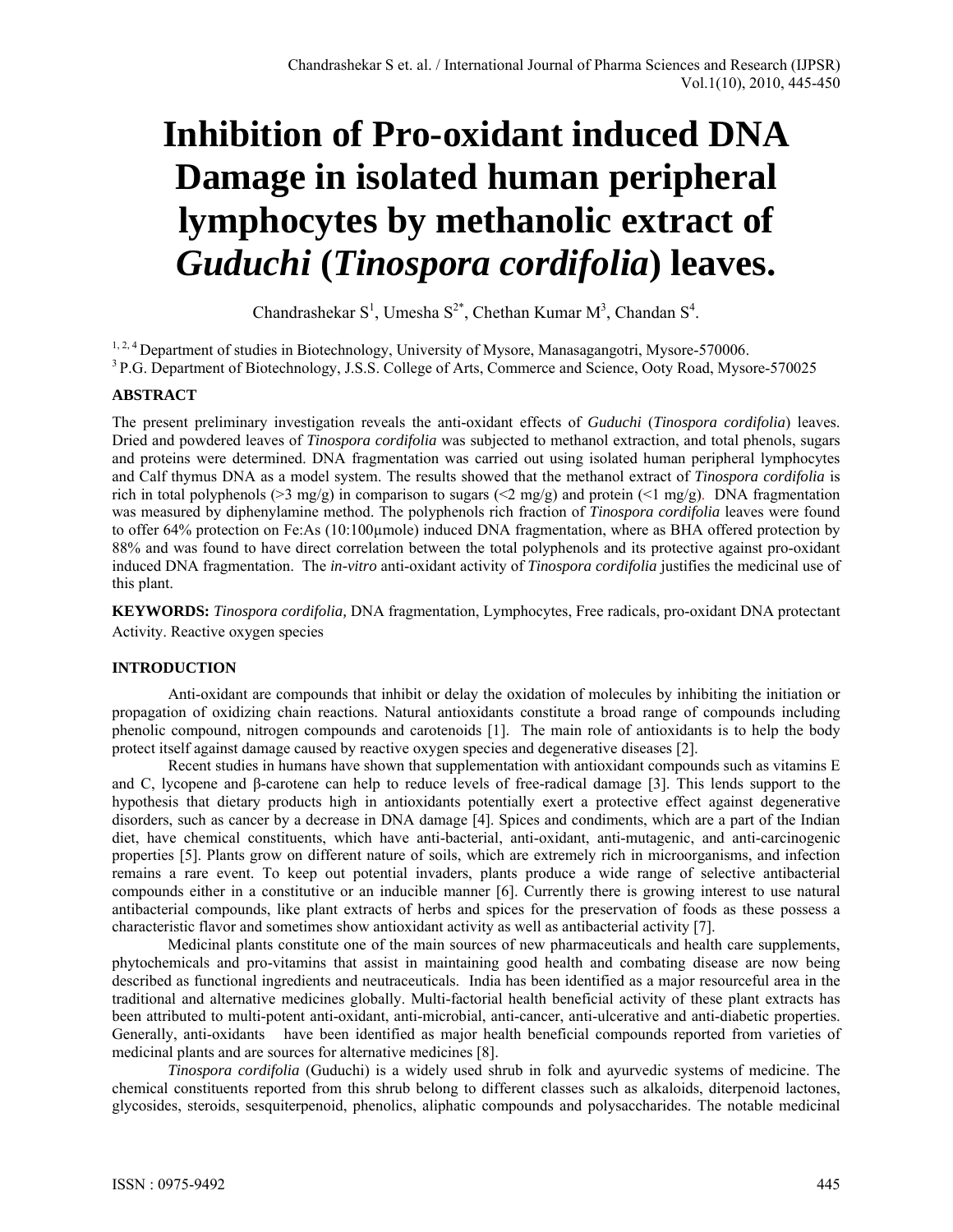properties reported are anti-diabetic, anti-periodic, anti-spasmodic, anti-inflammatory, anti-arthritic, anti-oxidant, anti-allergic, anti-stress, anti-leprotic, anti-malarial, hepatoprotective, immunomodulatory and anti-neoplastic activities [9].

Normal metabolism of cell results in a continuous generation of pro-oxidants, such as superoxide radical or hydroxyl radical or the non-radical hydrogen peroxide [10]. Lipid peroxides and reactive oxygen species are involved in numerous pathological events, including inflammation, radiation damage, metabolic disorders, cellular aging and reperfusion damage [11]**.**

Polyphenolic compounds occur ubiquitously in foods of plant origin and have several hydroxyl (OH**-** ) groups; it was expected to express radical scavenging effect, and polyphenols or multiphenolic complexes, have an even wider range of biological activities such as antioxidant, antibacterial, anticancer, antitumor and cardio protective effects [12].

Bioflavonoids comprise of a diverse class of polyphenolic compounds with antioxidant activity, which are present in most foods that we eat, and their antioxidant potency lies in their ability to function as reducing agents, singlet oxygen quenchers and terminators of free radicals [13].

Therefore, the present study is focused on studying the protective role against pro-oxidant induced DNA damage in isolated human peripheral lymphocytes by methanolic extract of *Tinospora cordifolia* (*T. cordifolia*) leaves. The *T. cordifolia leaves* were tested for the presence of total proteins, total polyphenols and total sugars and its preventive role on pro-oxidant induced DNA damage in isolated human peripheral lymphocytes.

## **MATERIALS AND METHODS:**

## **Preparation of methanolic extract of** *T. cordifolia leaves*

Fresh and healthy leaves of *T. cordifolia* leaves of were collected from local growers. The leaves were washed thoroughly in distilled water and the surface water was removed by air drying under shade. The leaves were subsequently dried in a hot air oven at  $40^{\circ}$ C for 48 h, powdered and used for extraction. 2g of powdered leaves of *T*. *cordifolia* was macerated with 50ml sterile distilled water in a blender for 10 min. The macerate was first filtered through double layered muslin cloth and centrifuged at 10000g for 15 min. The supernatant was filtered through Whatman No.1 filter paper and heat sterilized at  $120^{\circ}$  C for 30 min and reconstituted in small volume of methanol, the extract was preserved aseptically in a brown bottle at  $4^0C$  until further use.

# **Estimation of total proteins, sugars and phenolic compounds**

Total content of phenolics was determined according to the method of folin-ciocalteau reaction [14], using gallic acid as standard. Various concentrations of sample, and gallic acid were dissolved in 0.5ml of water and were mixed with 500µl of folin-ciocalteau reagent. The standard calibration curve was prepared using gallic acid solution. The mixture was then allowed to stand for 10 min followed by the addition of 1.0ml of Na<sub>2</sub>CO<sub>3</sub>. After 10 min incubation at ambient temperature, the absorbance of the supernatant was measured at 730 nm. The total phenolics content was expressed as gallic acid equivalents (GAE) in milligrams per gram of protein sample**.**

The total sugar concentration was estimated by Dubois method [15]. Different aliquots of extract were made up to 1ml with distilled water. To this 1ml of phenol and 5ml of concentrated sulphuric acid were added. Orange colour developed was read at 520nm immediately. The sugar concentration was calculated according to the standard glucose calibration curve.

 The protein content of the extract was measured by Bradford's method [16] using bovine serum albumin as standard. Different aliquots of extract were made upto 0.1ml with distilled water. To this 0.9ml of Bradford's reagent was added. The blue color developed was read at 595nm. The total protein content was calculated according to the standard calibration curve.

## **Isolation of human peripheral lymphocytes**

 Human peripheral lymphocytes were isolated from 10ml of venous blood drawn from young, healthy, nonsmoking donors as described by [17] with minor modifications. Blood was collected in anticoagulant 8.5mM Acid Citrate Dextrose (ACD). Hemolysing buffer was added, mixed well, incubated at 4<sup>0</sup>C for 30 min. centrifuged at 1200rpm for 12 min, the supernatant (hemolysate) was discarded, pellet was washed again with 5ml of hemolysing buffer and the pellet containing cells were washed thrice with 10ml of Hank's Balanced Salt Solution (HBSS) solution and suspended in same solution  $(\sim 1$ ml). The cell viability was determined by tryphan dye blue exclusion method [18]. To 10μl of lymphocyte sample added 10μl of tryphan blue dye and the cells were charged to Neubars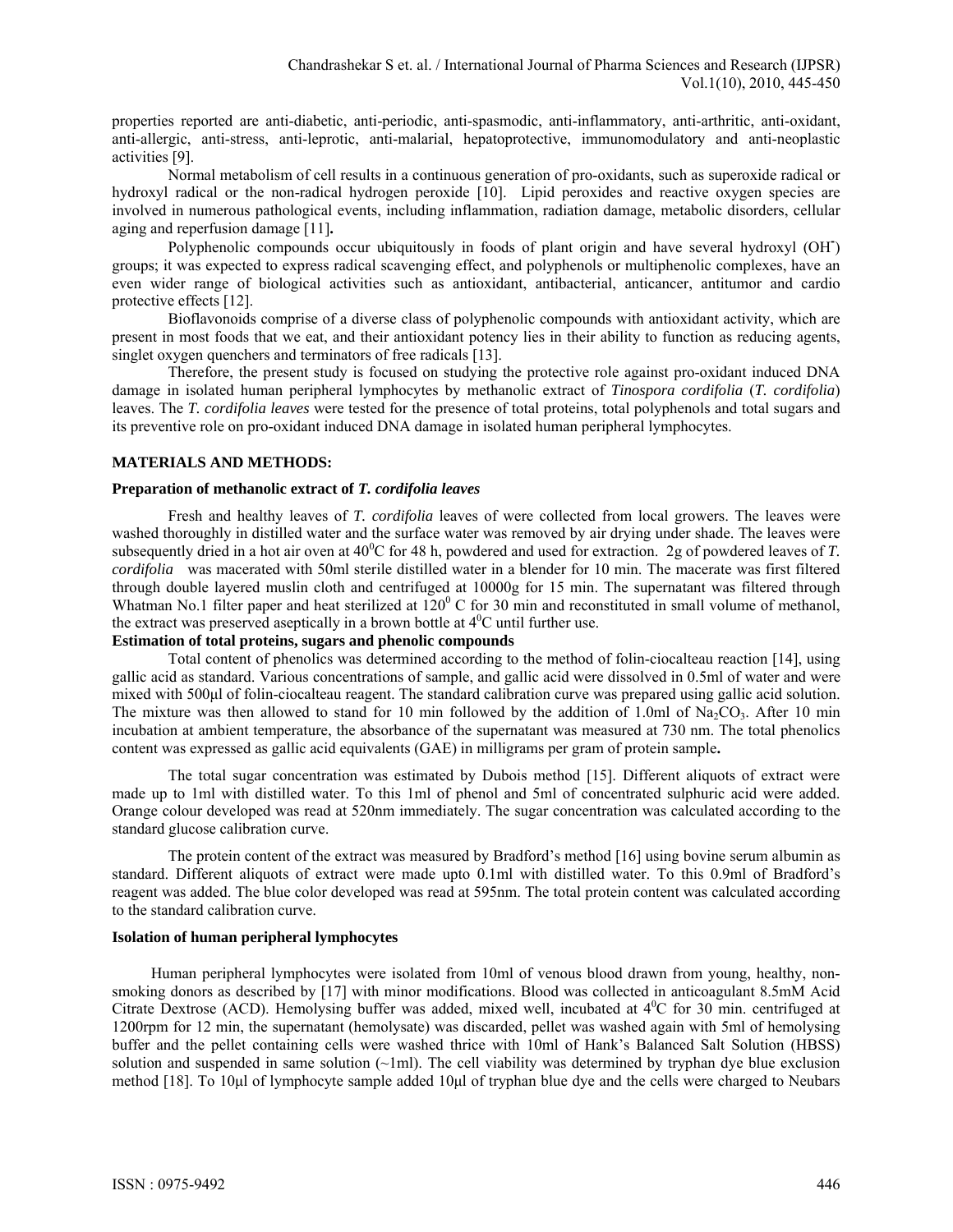chamber and the cell number was counted. The dead cells being permeable to tryphan blue appear blue against white color of the viable cells.

The percentage viability was calculated by the formula

Number of viable cells

% Viability =  $\frac{\ }{x}$  100

Total number of cells (dead + viable)

#### **Analysis of oxidative DNA damage by diphenylamine method**

100µl Cells (~98% viable) were pretreated with or without extracts of *T. cordifolia* (100µg/ml) in 0.5ml HBSS, for 20 min, then added ferrous Sulphate: Ascorbate (radical generator–DNA damaging factor) in total volume of 1ml of HBSS and incubated for 60minutes. Centrifuged 10000rpm for 20 min,  $4^{\circ}$ C and processed for the estimation of DNA fragmentation by diphenylamine (DPA) reaction method as follows

Supernatants were transferred carefully into new tubes (labeled S) and the pellets (labeled B) were lysed in 1ml of TTE (Tris-triton-X-100-EDTA) solution and vortexed vigorously that allows the release of fragmented chromatin from nuclei, after lysis due to triton-x100 and disruption of nuclear structure following  $Mg^{2+}$  chelation by EDTA in TTE solution. The DNA was separated from chromatin by centrifugation at  $4^{\circ}C$ , 10min, the supernatant was carefully transferred to the tubes (labeled S) suspended in 1ml of TTE solution (lysis buffer) and 1 ml of TCA was added to the pellets (B) and supernatants (T and S) and vortexed vigorously and incubated for 24h for overnight precipitation at 4C. The samples were centrifuged for 20min at 4C. Supernatants were discarded by aspiration (using pipette) and the DNA was then hydrolyzed by adding 160μl of TCA to each pellet and heated for 15min at 90<sup>0</sup>C. A blank was also prepared with TCA alone, and then to each sample (tube), 1000μl of freshly prepared DPA solution was added and mixed by vortexing. Incubated at ambient temperature for 24hour to allow for the development of blue color [19] and the absorbance was read at 600nm. The control was read without test compound and the proportion of fragmented DNA and the %inhibition was calculated.

#### **Effect of methanolic extract of** *T. cordifolia* **on calf thymus DNA**

 DNA protectant activity was carried out using BHA (400µM) as standard synthetic antioxidant. Calf thymus DNA (10µg/lane) with or without *T. cordifolia* leaves (100µg/lane) was used. Hydrogen peroxide at 1mM/lane was used as source of pro-oxidant.

#### **RESULTS AND DISCUSSION**

Numerous studies have been carried out to extract various natural products for screening antioxidant activity and only a few species have been shown to exert Reactive oxygen species (ROS) inhibitory effect against ROS induced DNA damage. Green tea and *Ginkgo biloba* extracts are rich in antioxidants such as vitamin C, flavonoids and polyphenols [20] and such plant derived compounds and extracts are inexpensive with no toxicity. Medicinal plants are important source natural anti-oxidants which increase the anti-oxidant capacity of the plasma and reduce the risk of certain diseases [21]. Polyphenols are the major plant compounds with anti-oxidant activity. Typical phenolics that possess anti-oxidant activity are known to be mainly phenolic acids and flavonoids. It is reported that the phenolics are responsible for the variation in the anti-oxidant activity of the plant [22]. They exhibit anti-oxidant activity by inactivating lipid free radicals or preventing decomposition of hydro peroxides into free radicals [23].

*T. cordifolia* is mentioned as *vishaghni, vishahara* and *tridoshashamaka* in various texts of Ayurveda. A significant increase in the concentration of thiobarbituric acid reactive substances (TBARS) in brain, along with its decrease in heart, was observed in diabetic rats. *Tinospora cordifolia treatment* decreased the concentrations of glutathione reductase (GSH) and decreased activities of superoxide dismutase (SOD), catalase and glutathione peroxidase (GPx) in the tissues of diabetics rats. Alcoholic extract of the root of *T. cordifolia* administered at a dose of 100 mg/kg orally to diabetic rats for 6 weeks normalized the antioxidant status of heart and brain. The effect of *T. cordifolia* root extract was better than glibenclamide (600 μ/kg) although Insulin (6 units/kg) restored all the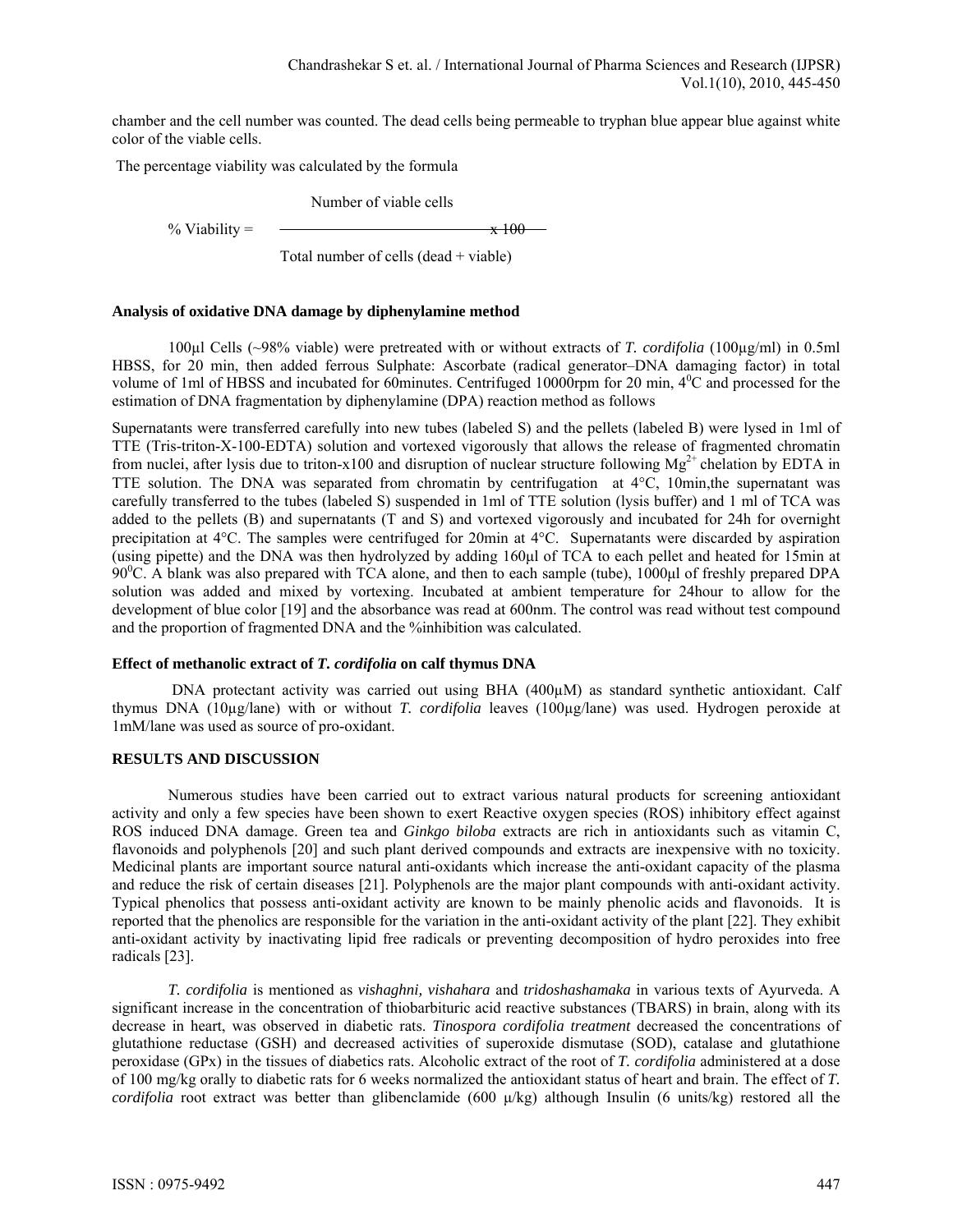parameters to normal status [24]. *T. cordifolia* has also been reported to elevate GSH levels, expression of the gammaglutamylcysteine ligase and Cu-Zn SOD genes. The herb also exhibited strong free radical–scavenging properties against reactive oxygen and nitrogen species as studied by electron paramagnetic resonance spectroscopy [25].

Among the various free radicals, hydroxyl radicals (OH**-** ) are well studied for their effect on the genetic material DNA. Hydroxyl radicals have very short life span than any other free radicals and these radicals attack the DNA double strands and break down into single strand. Therefore antioxidants play significant role in inhibiting the DNA damage. Polyphenols have a role in quenching the hydroxyl radicals and thus inhibit the DNA damage.

 In the present study, we have shown that polyphenols rich compound from the methonolic extract of *T.cordifolia* exhibit significant DNA protectant activity on oxidative DNA damage in human peripheral lymphocytes.

Flavonoids, (a large group of naturally occurring plant phenolic compounds including flavones, flavonols, isoflavones, flavonones and chalcones), also known as nature's tender drugs, possess numerous biological/ pharmacological activities. Recent reports of antiviral, anti-fungal, antioxidant, anti-inflammatory, antiallergenic, antithrombic, anticarcenogenic, hepatoprotective, and cytotoxic activities of flavonoids have generated interest in studies of flavonoid-containing plants. Of these biological activities, the anti-inflammatory capacity of flavonoids has long been utilized in Chinese medicine and the cosmetic industry as a form of crude plant extracts [26]**.** The test conducted for total polyphenols, total sugar and the protein present in the methonolic crude extract of *T.cordifolia*  leaves showed that the methonolic extract of *T.cordifolia* was rich in polyphenols *i.e.,* Comparison between control and treated groups were performed with a Student's *t*-test [27] and a *p*-value of less than 0.05 was considered significant. In which Methanol extract of T. cordifolia is rich in total polyphenols (>3 mg/g) in comparison to sugars  $(\leq 2 \text{ mg/g})$  and protein  $(\leq 1 \text{ mg/g})$ .

 Normal metabolism of cell results in a continuous generation of pro-oxidants, such as superoxide radical or hydroxyl radical or the non-radical hydrogen peroxide [28]. Oxidative DNA damage has been implicated to be involved in various degenerative diseases, DNA damage is a crucial event in metazoan life cycle since it poses a situation where the cells have to decide between repair and cell death [29]**.** The preventive effect of plant polyphenols on hydrogen peroxide mediated DNA damage was analyzed in agarose gel electrophoresis. In the present study when calf thymus DNA upon treatment with hydrogen peroxide showed extensive DNA damage (Figure .1; Lane 2). The efficient DNA Protectant activity of plant polyphenols (Figure1; Lane 4) was comparable to known antioxidant BHA (Figure 1; Lane 3).

 In the present study, we investigated the potency of inhibitory effect of antioxidants on oxidative damage in lymphocytes. The DNA fragmentation was measured by diphenylamine method. Figure.2 shows the inhibitory effects of antioxidants on Fe: As induced DNA fragmentation in calf thymus DNA. As shown in the figure the plant polyphenol was found to offer 64% protection on Fe: As induced DNA fragmentation, where as BHA offered protection by 88%.

 The viability of lymphocytes on simultaneous, post and pre treatment of hydrogen peroxide, and a time course study. It shows that the protection offered in the post treatment of polyphenol was less when compared to simultaneous and pre treatment. The protection of the plant protein was compared to the standard BHA. Similar study was conducted by [30], where they have extracted plant polyphenols and flavonoid from *T.cordifolia* leaves from different solvent system *viz.,* hexane, choloform, methanol, ethanol and water out of these solvents, polyphenols and flavonoid are rich in ethanol extract different anti-oxidant assays were carried out to determined the efficiency of the plant extract in which ethanol extract showed the highest anti-oxidant activity when compared to other solvent extracts. Where as in our study we have been able to get the comparably rich anti-oxidant activity using methanol extract of *T.cordifolia.*

Thus, on the studies we could conclude that the *T.cordifolia* polyphenol is potent pro-oxidants induced lymphocyte cell damage and oxidative DNA damage in lymphocytes.

## **CONCLUSION**

 In recent years, many studies on various pathological conditions reveal that free radicals play a significant role in enhancing the disease conditions. Free radicals are well known to damage proteins, lipids and DNA. Hydroxyl radicals are mainly involved in DNA damage and hence leading to abnormalities in DNA functions. Hence quenching of these pro-oxidants may lead to normal DNA and cellular functions. The above studies have shown that methanolic extract of *Tinospora cordifolia* acts against pro-oxidant induced DNA damage. Since preliminary studies have shown promising results an extensive investigation is required for understanding the modus operandi of the inhibition of DNA damage by *Tinospora cordifolia*.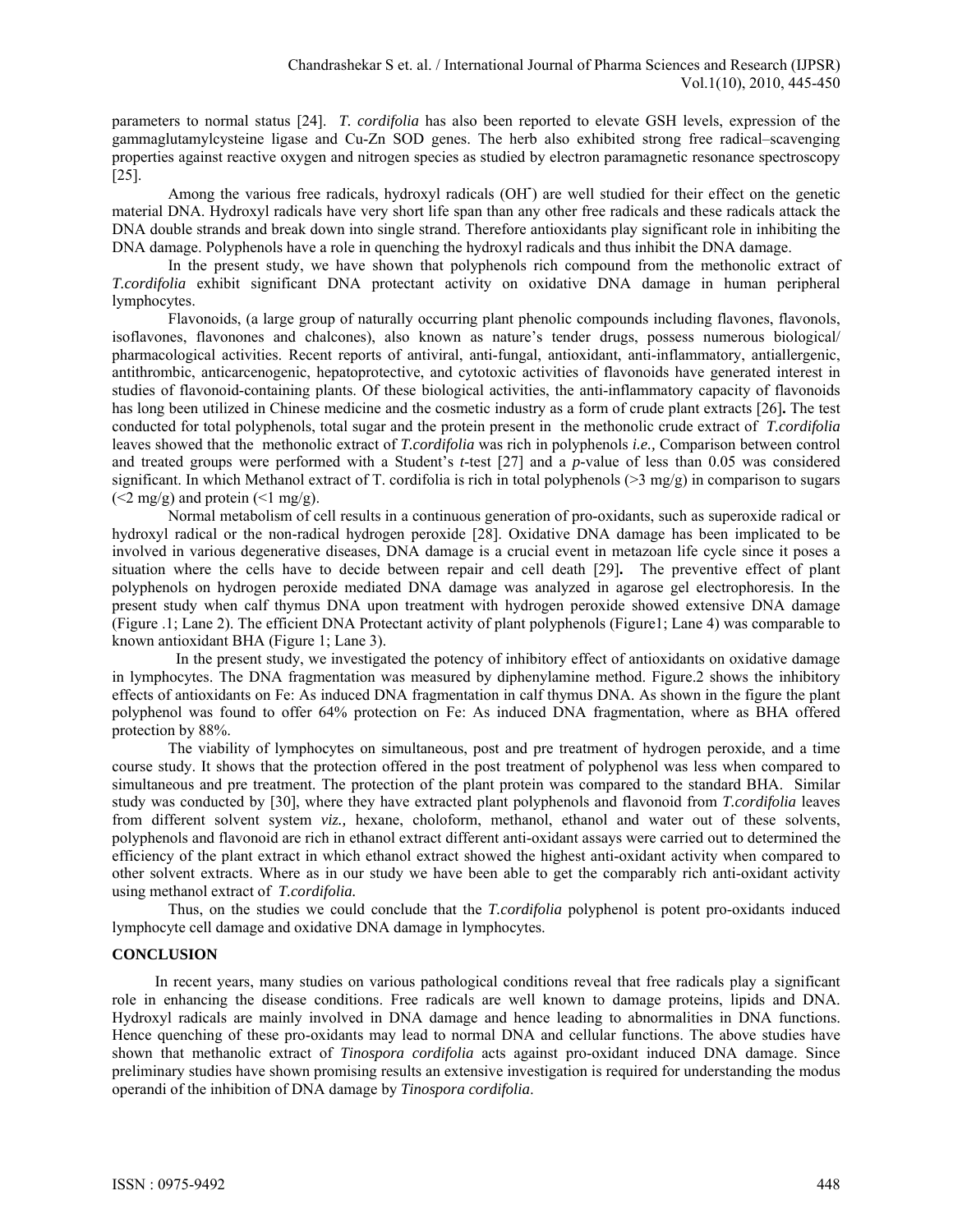#### **REFERENCES**

- [1] M. Kaneria, Y. Baravalia, Y. Vaghasiya, S. Chanda. Determination of antibacterial and antioxidant potential of some medicinal plants from Saurashtra Region, India. Indian.J. Pharma. Sci., 2009, 71(4): 406-412.
- [2] K B. Pandey, S.I. Rizvi. Current Understanding of Dietary Polyphenols and their Role in Health and Disease. Current Nutr Food Sci., 2009, 5: 249-263.
- [3] P.R. Heaton, C.F. Reed, S.J. Mann, R. Ransley, J.Stevenson C.J.Charlton, B.H.E. Smith, E.J. Harper, J.M. Rawlings. Role of Dietary Antioxidants to Protect against DNA Damage in Adult Dogs. The J. Nutr., 2002, 132: 1720S-1724S.
- [4] B.N.Ames. Dietary carcinogens and anticarcinogens: Oxygen radicals and degenerative diseases. Science.,1983,22:1256-1264.
- [5] G.K. Jayaprakasha J.M.L. Rao, K.K. Sakariah. Chemistry and biological activities of C. longa. Trends in Food Sci Technol., 2005, 16: 533–548.
- [6] B.P.A. Cammune, M.F.C.Debolle, F.R.G. Terras, P. Proost J.V. Damme, S.B. Rees, J. Vanderleyden W.F.Broekaert. Peptides from Mirabilis jalapa L. seeds. J Biol*.* Chem.,1992, 267: 2228-2233.
- [7] K. Norajit, N. Laohakunjit, O. Kerdchoechuen. Antibacterial Effect of Five Zingiberaceae Essential Oils. Molecules.,2007, 12:2047-2060.
- [8] M. Daniel. Medicinal plants: Chemistry and properties. Science Publishers, USA. 2005, 1-9. [9] A.K.Upadhyay K. Kumar, A. Kumar, H.S. Mishra,. *Tinospora cordifolia* (Willd.) Hook.f. and Thoms. *(Guduchi)*-Validation of the Ayurvedic pharmacology through experimental and clinical studies. Intenational J. Ayurveda Res., 2010, 1(2):112-121.
- [9] D.W. Wulf, Free Radicals in the Physiological Control of Cell Function. Physiol. Rev., 2002, 82: 47-95.
- [10] V.M,Victor K.J. Mc Creath, M. Rocha.Recent Progress in Pharmacological Research of Antioxidants in Pathological Conditions: Cardiovascular Health. Recent Patents on Anti-Infective Drug Discovery.,2006,1:17-31.
- [11] B.S.Cheon, Y.H.Kim, K.S.Son H.W, Chang S.S. Kang, H.P. Kim, Effects of prenylated flavonoids and biflavonoids on lipopolysaccharide-induced nitric oxide production from the mouse macrophage cell line RAW 264.7. Planta Med., 2000,66: 596-600.
- [12] Q.Y.Zhu R.M. Hackman, J.L. Ensunsa, R.R. Holt C.L., Keen. Antioxidative activities of oolong tea. J. Agr. Food Chem., 2002,50 (23): 6929-6934.
- [13] T.S.Kujala, J.M.Loponen K.D. Klika, K. Pihlaja. Phenolic and betacyanins in three individual compounds. J. Agric. Food Chem.,2000*,*48:5338-5342.
- [14] M.Dubois, K.A. Gilles J.K.Hamilton, P.A. Rebers, F.Smith. Nation of sugars and related substances. Anal. Chem., 1956,28: 350-356.
- [15] M.M Bradford. A rapid and sensitive method for the quantitation of microgram quantities of protein utilizing the principle of protein-dye binding. Analytical Biochemistry., 1976, 7: 248-254.
- [16] R. Raghavendra, S. Gowda, L. Srinivas. Smoke treatment triggers the release of a novel DNA damaging factor by lymphocytes. Molecular and Cellular Biochemistry., 2006, 284: 73-79.
- [17] H.J. Phillips. Dye exclusion tests for cell viability. In: Tissue culture methods, (Kruse, P.F., Patterson, M.K. ed.). 1973, 406-408.
- [18] K. Burton. A study of the conditions and mechanism of the diphenylamine reaction for the colorimetric estimation of deoxyribonucleic acid. Biochem. J.,1956*,*62: 315.
- [19] S. Mandel, O. Weinreb, T. Amit, M.B.H. Youdim. Cell signaling pathways in the neuroprotective actions of the green tea polyphenol(-) epigallocatechin-3-gallate: implications for neurodegenerative diseases. J. Neurochemistry., 2004, doi:10.1046/j.1471-4159.2003.02291.
- [20] V. Lobo, A. Patil, A. Phatak, N. Chandra. Free radicals, antioxidants and functional foods: Impact on human health. Pharmacognosy review., 2010,4(8): 118-126.
- [21] M.M.M. Far, H.A.A. Taie. Antioxidant Activities, Total Anthocyanins, Phenolics and Flavonoids Contents of Some Sweetpotato Genotypes under Stress of Different Concentrations of Sucrose and Sorbitol. Australian J. Basic. Applied Sci., 2009, 3(4): 3609-3616.
- [22] A.K.Ghimeray, C.W.Jin B,K, Ghimire, D.H.Cho. Antioxidant activity and quantitative estimation of azadirachtin and nimbin in *Azadirachta Indica* A. Juss grown in foothills of Nepal. African J. Biotech., 2009, 8 (13):3084-3091.
- [23] P.S. Prince, M. Padmanabhan, V.P.Menon.. Restoration of antioxidant defence by ethanolic *Tinospora cordifolia* root extract in alloxaninduced diabetic liver and kidney. Phytother Res., 2004,18:785-7.
- [24] A.K. Rawal, M.G. Muddeshwar, S.K. Biswas. Rubia cordifolia, Fagonia cretica linn and *Tinospora cordifolia* exert neuroprotection by modulating the antioxidant system in rat hippocampal slices subjected to oxygen glucose deprivation. BMC Complement Altern Med.,2004,13:4-11.
- [25] H.Jiang ,W.Q. Zhan, X. Liu, S.X. Jiang. Antioxidant activities of extracts and flavonoid compounds from *Oxytropis falcate* Bunge. Nat. Prod. Res., 2008,22(18): 1650-1656.
- [26] G.W. Snedecor, W.G .Cochran. Statistical methods, Iowa State Univ. Press, Ames, 1976, p. 258.
- [27] A.D. Sarma A.R. Mallick A.K, Ghosh. Free Radicals and Their Role in Different Clinical Conditions: An Overview. International J. Pharma Sci. Res., 2010, 1(3):185-192.
- [28] T.B.L. Kirkwood. Understanding the Reviews Odd Science of Aging. Cell.,2005,120:437–447.
- [29] R. Premanath, N. Lakshmidevi Studies on Anti-oxidant activity of *Tinospora cordifolia* (Miers.) Leaves using *in vitro* models J of Ame Scie.,2010,6(10):736-743.